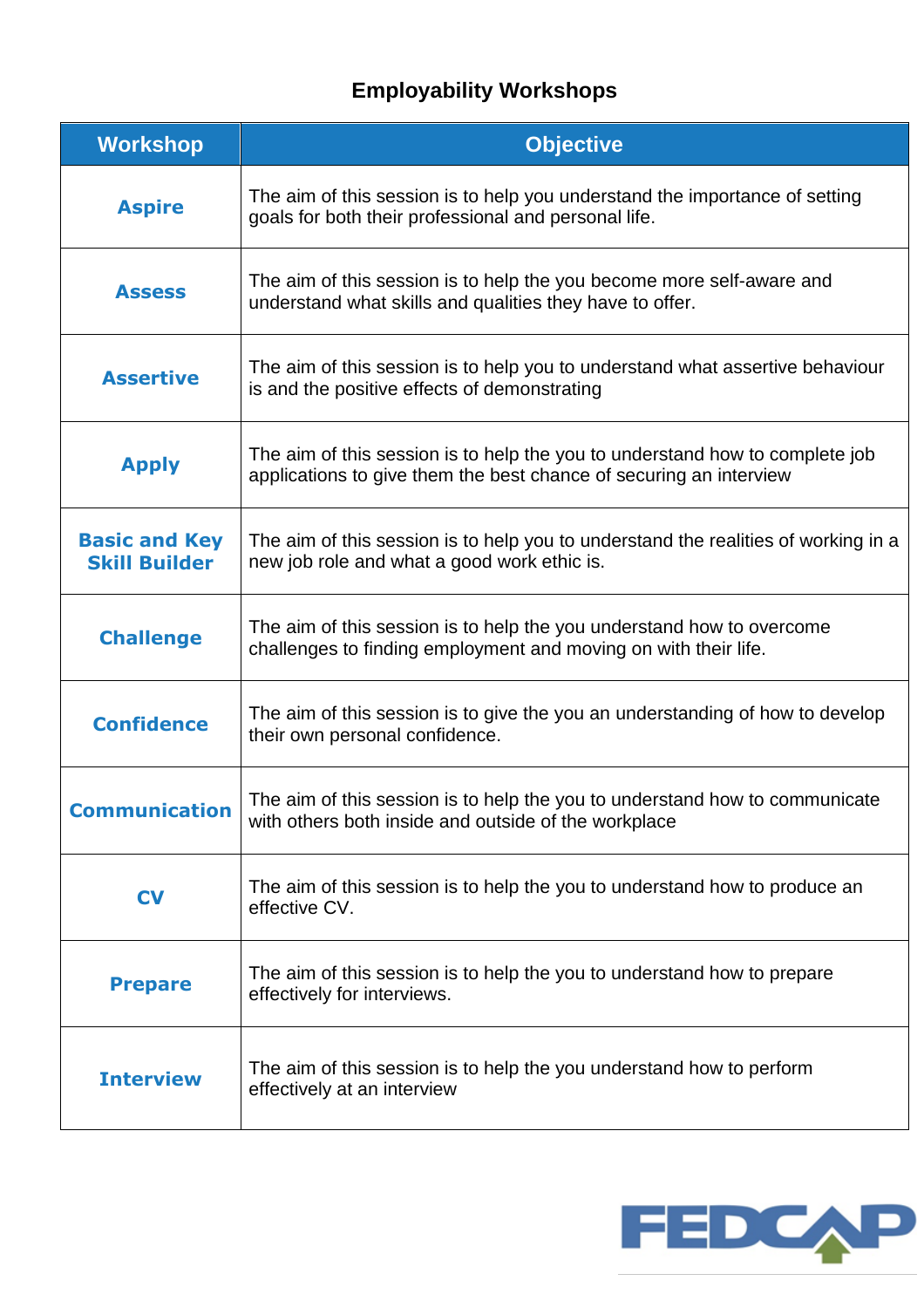| <b>Opportunities</b>                        | The aim of this session is to help the you to develop an awareness of the<br>current jobs market and different ways of finding suitable employment<br>opportunities                  |
|---------------------------------------------|--------------------------------------------------------------------------------------------------------------------------------------------------------------------------------------|
| <b>Perform</b>                              | The aim of this session is to help you to understand the realities of working in a<br>new job role and what a good work ethic is.                                                    |
| <b>Mock interview</b><br>$1 - 2 - 1$        | The aim of this session is to help the you understand how to perform<br>effectively at an interview by undertaking mock interview, you must attend<br>Prepare then Interview session |
| <b>Starting and</b><br><b>Keeping a Job</b> | The aim of this session is to help you to develop an effective approach to<br>starting and keeping a new job and what a good work ethic is.                                          |
| <b>Teamwork</b>                             | The aim of this session is to help the you understand how to overcome<br>challenges to finding employment and moving on with their life.                                             |
| <b>Write (cover</b><br>letter)              | The aim of this session is to help the you to understand how to write effective<br>letters of application.                                                                           |
| <b>Social Media</b>                         | The aim of this session is to help you to understand what social media is and<br>how this can help them find employment.                                                             |
| <b>Benefit</b><br><b>Entitlement</b>        | The aim of this session is to help you to understand what they are entitled to<br>whilst in employment.                                                                              |
| <b>ICT</b>                                  | The aim of session is to identify you ICT skills in general the using this we will<br>be able to build the knowledge to a standard high enough for a general<br>workplace.           |